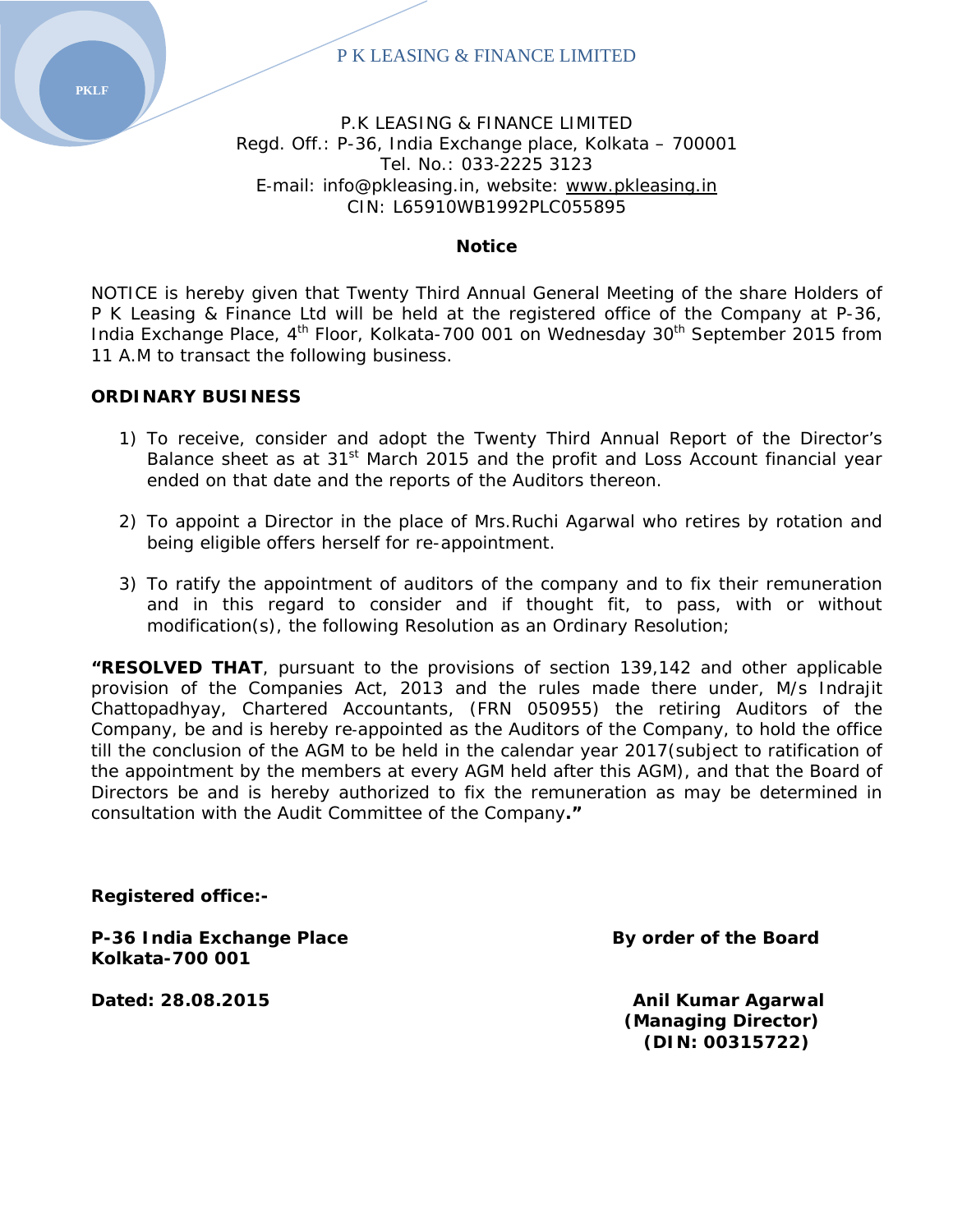### **Notes**

1. A MEMBER ENTITLED TO ATTEND AND VOTE AT THE AGM IS ENTITLED TO APPOINT A PROXY TO ATTEND AND VOTE IN THE MEETING, INSTEAD OF HIMSELF/ HERSELF AND THE PROXY NEED NOT BE A MEMBER OF THE COMPANY

2. The instrument appointing the proxy, duly completed, must be deposited at the company's registered office not less than 48 hours before the commencement of the meeting. A proxy for the AGM is enclosed.

3. A person can act as proxy on behalf of members not exceeding fifty and holding in the aggregate not more than ten percentage of the total share capital of the company carrying voting rights. A member holding more than ten percentage of the total share capital of the company carrying voting right may appoint a single person as proxy and such person shall not act as proxy for any other person or shareholders

 4. Members/ Proxies should bring the Attendance Slip duly filled, enclosed herewith to attend the meeting.

 5. The Register of Members and share Transfer Books of the Company shall remain close from Thursday  $24^{th}$  September 2015 to Wednesday  $30^{th}$  September 2015 (both days inclusive) for the year ended 31 March, 2015 and the AGM.

 6. Members whose shareholding is in the electronic mode are requested to direct change of necessary details to their respective Depository Participant(s).

 7. Members holding shares in the physical form are requested to address all correspondences to the Registrar and Share Transfer Agents, Niche Technologies Pvt. Ltd., D – 511, Bagree Market, 71, B.R. B Basu Road, Kolkata – 700 001.

8. The company is concerned about the environment and utilizes natural resources in a sustainable way. We therefore request you to register your e – mail ID with your Depository Participant(s) to enable us to send Annual Report and other correspondences via e – mail and hard copies will only be sent to the members who are not available on the e‐ mail. Members can also refer their folio number / Client ID and send their contact information along with the e‐ mail ID to the company at info@pkleasing.in

9. Members may also note that the notice of the 23<sup>rd</sup> Annual General Meeting and the Annual Report for 2015 will also be available on the Company's website www.pkleasing.in for their download. Members are also entitled to receive the physical copies of aforesaid documents upon making a request for the same, free of cost. For any communication, the shareholders may also send request to the e-mail ID: info@pkleasing.in/ anilpklf@yahoo.co.in.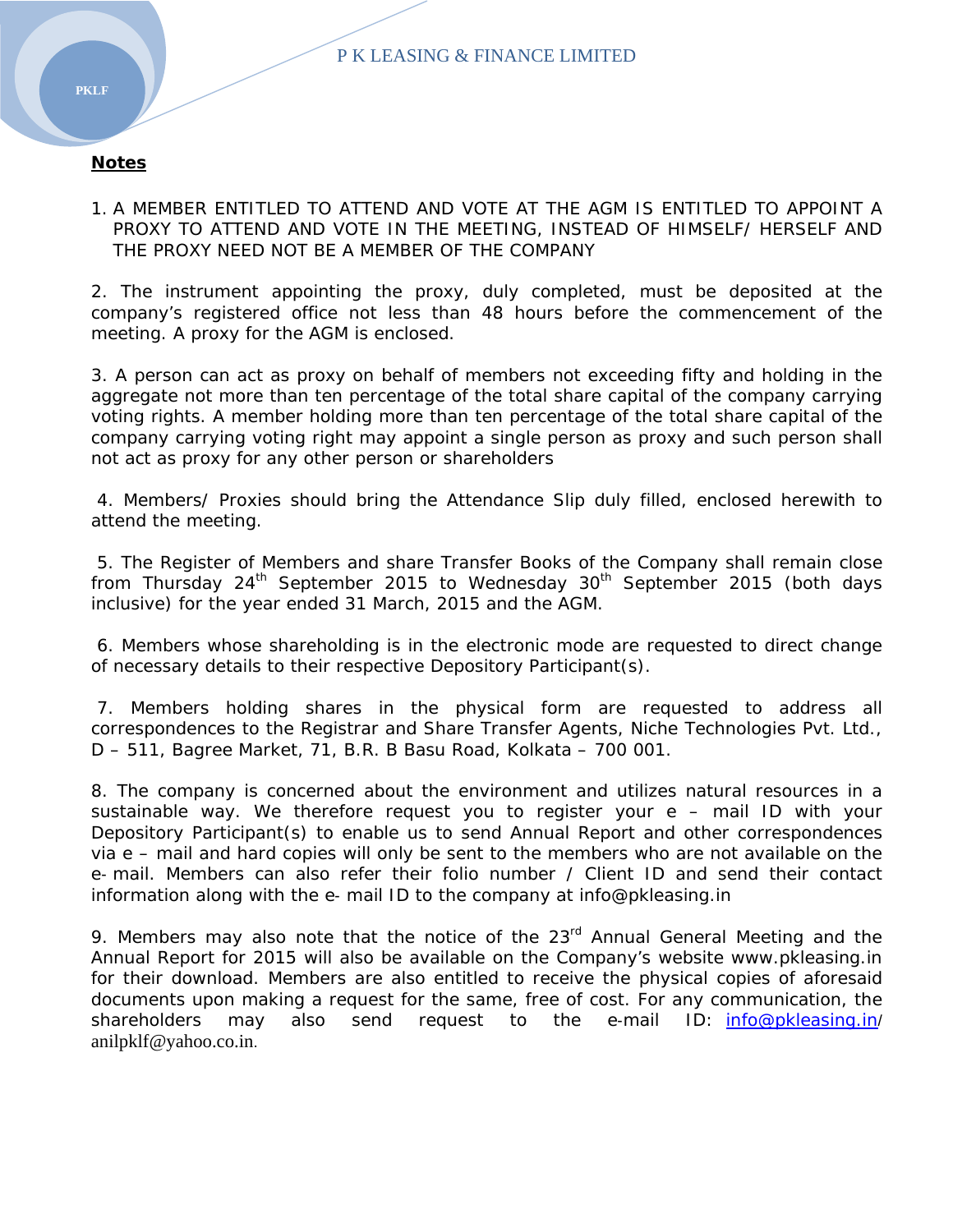10. The Securities and Exchange Board of India (SEBI) has mandated the submission of Permanent Account Number (PAN) by every participant in the securities market. Members holding shares in electronic form are, therefore, requested to submit their PAN to their Depository Participant(s). Members holding shares in physical form shall submit their PAN details to the company or the Registrar and Share Transfer Agents of the Company.

# **11. VOTING THROUGH ELECTRONIC MEANS**

I. In compliance with provisions of Section 108 of the Companies Act, 2013, Rule 20 of the Companies (Management and Administration) Rules, 2014 as amended by the Companies (Management and Administration) Amendment Rules, 2015 and Clause 35B of the Listing Agreement, the Company is pleased to provide members facility to exercise their right to vote on resolutions proposed to be considered at the Annual General Meeting (AGM) by electronic means and the business may be transacted through e-Voting Services. The facility of casting the votes by the members using an electronic voting system from a place other than venue of the AGM ("remote e-voting") will be provided by Central Depository Services (India) Limited (CDSL).

II. The facility for voting through ballot paper shall be made available at the AGM and the members attending the meeting who have not cast their vote by remote e-voting shall be able to exercise their right at the meeting through ballot paper. The members who have cast their vote by remote e-voting prior to the AGM may also attend the AGM but shall not be entitled to cast their vote again.

## III. **The process and manner for remote e-voting are as under:**

(i) The remote e-voting period commences on 27th September, 2015 (10:00 am) and ends on 29th September, 2015 (5:00 pm). During this period members' of the Company, holding shares either in physical form or in dematerialized form, as on the cut-off date of  $23<sup>rd</sup>$  September, 2015, may cast their vote by remote e-voting. The remote e-voting module shall be disabled by CDSL for voting thereafter. Once the vote on a resolution is cast by the member, the member shall not be allowed to change it subsequently.

(ii) The shareholders should log on to the e-voting website www.evotingindia.com during the voting period

- (iii) Click on "Shareholders" tab.
- (iv) Now Enter your User ID
- a. For CDSL: 16 digits beneficiary ID,
- b. For NSDL: 8 Character DP ID followed by 8 Digits Client ID,

c. Members holding shares in Physical Form should enter Folio Number registered with the Company, excluding the special characters.

(v) Next enter the Image Verification as displayed and Click on Login.

(vi) If you are holding shares in demat form and had logged on to www.evotingindia.com and voted on an earlier voting of any company, then your existing password is to be used.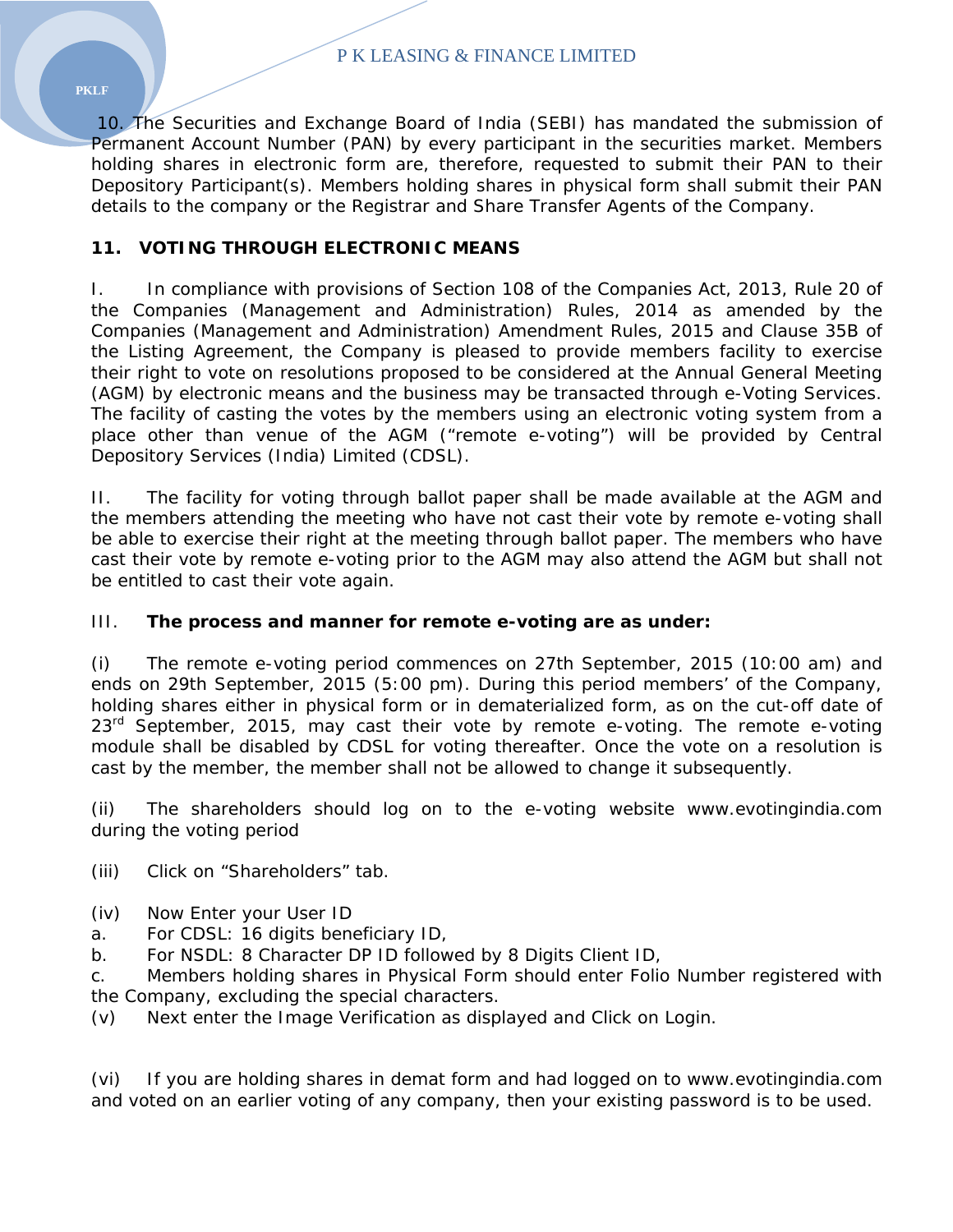(vii) If you are a first time user follow the steps given below:

|                                                  | For Members holding shares in Demat Form and Physical Form                                                                                                                                                                                                                                                                                                                                                                                                                                                                                                                                                                                                                 |
|--------------------------------------------------|----------------------------------------------------------------------------------------------------------------------------------------------------------------------------------------------------------------------------------------------------------------------------------------------------------------------------------------------------------------------------------------------------------------------------------------------------------------------------------------------------------------------------------------------------------------------------------------------------------------------------------------------------------------------------|
| <b>PAN</b>                                       | Enter your 10 digit alpha-numeric PAN issued by Income Tax<br>Department (Applicable for both demat shareholders as well as physical<br>shareholders)<br>Members who have not updated their PAN with<br>the<br>$\bullet$<br>Company/Depository Participant are requested to use the first<br>two letters of their name and the 8 digits of the sequence number<br>in the PAN Field.<br>• In case the sequence number is less than 8 digits enter the<br>applicable number of O's before the number after the first two<br>characters of the name in CAPITAL letters. Eg. If your name is<br>Ramesh Kumar with sequence number 1 then enter RA00000001<br>in the PAN field. |
| DOB                                              | Enter the Date of Birth as recorded in your demat account with the<br>depository or in the company records for your folio in dd/mm/yyyy<br>format                                                                                                                                                                                                                                                                                                                                                                                                                                                                                                                          |
| <b>Bank</b><br>Account<br><b>Number</b><br>(DBD) | Enter the Bank Account Number as recorded in your demat account with<br>the depository or in the company records for your folio.<br>Please Enter the DOB or Bank Account Number in order to Login.<br>$\bullet$<br>If both the details are not recorded with the depository or<br>$\bullet$<br>company then please enter the member-id / folio number in the<br>Bank Account Number details field as mentioned in above<br>instruction $($ iv $).$                                                                                                                                                                                                                         |

(viii) After entering these details appropriately, click on "SUBMIT" tab.

(ix) Members holding shares in physical form will then directly reach the Company selection screen. However, members holding shares in demat form will now reach 'Password Creation' menu wherein they are required to mandatorily enter their login password in the new password field. Kindly note that this password is to be also used by the demat holders for voting for resolutions of any other company on which they are eligible to vote, provided that company opts for e-voting through CDSL platform. It is strongly recommended not to share your password with any other person and take utmost care to keep your password confidential.

(x) For Members holding shares in physical form, the details can be used only for evoting on the resolutions contained in this Notice.

(xi) Click on the EVSN for the relevant Company Name i.e. P.K. Leasing & Finance Ltd on which you choose to vote on which you choose to vote.

(xii) On the voting page, you will see "RESOLUTION DESCRIPTION" and against the same the option "YES/NO" for voting. Select the option YES or NO as desired. The option YES implies that you assent to the Resolution and option NO implies that you dissent to the Resolution.

**PKLF**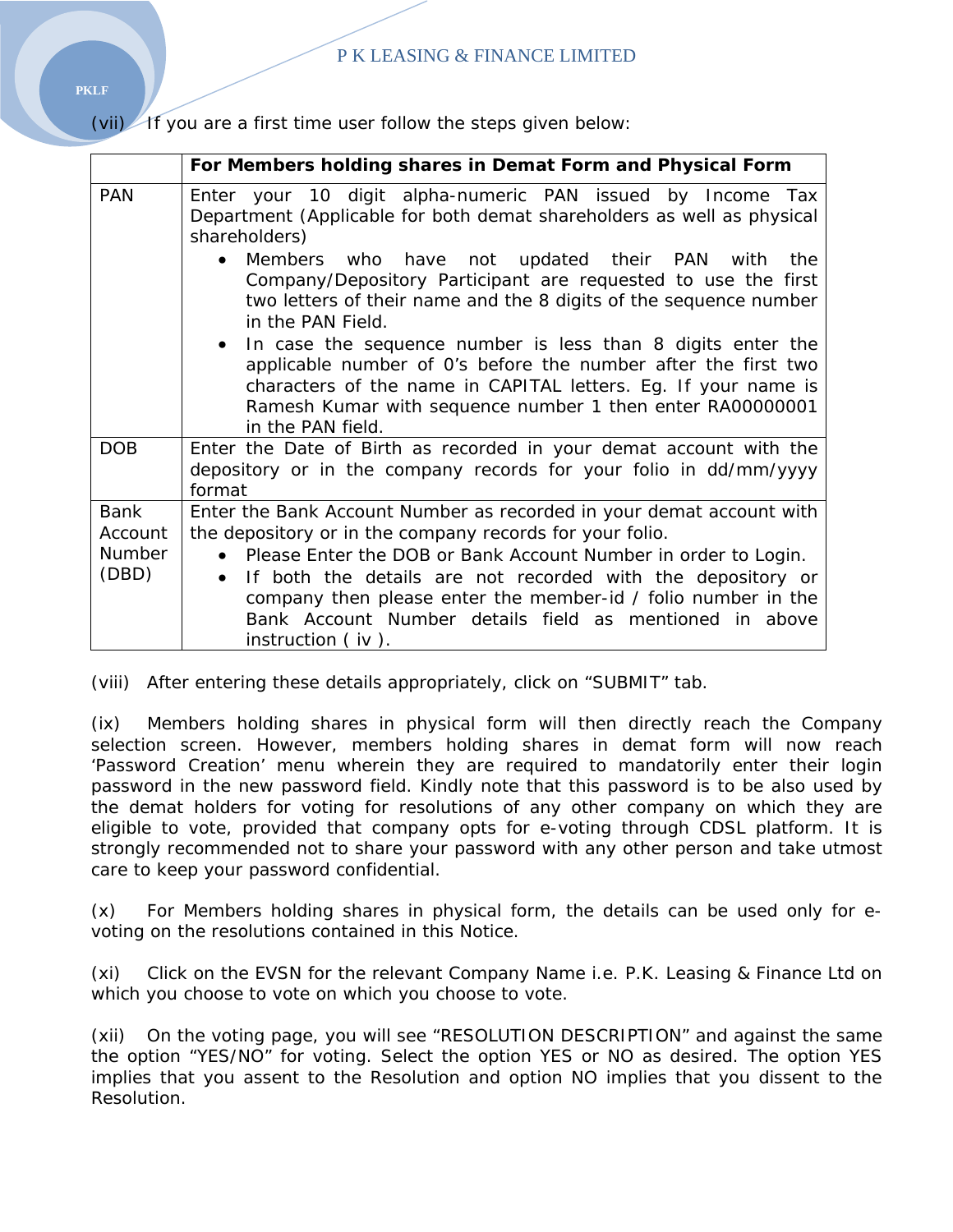(xiii) Click on the "RESOLUTIONS FILE LINK" if you wish to view the entire Resolution details.

(xiv) After selecting the resolution you have decided to vote on, click on "SUBMIT". A confirmation box will be displayed. If you wish to confirm your vote, click on "OK", else to change your vote, click on "CANCEL" and accordingly modify your vote.

(xv) Once you "CONFIRM" your vote on the resolution, you will not be allowed to modify your vote.

(xvi) You can also take out print of the voting done by you by clicking on "Click here to print" option on the Voting page.

(xvii) If Demat account holder has forgotten the same password then Enter the User ID and the image verification code and click on Forgot Password & enter the details as prompted by the system.

(xviii) Note for Institutional Shareholders & Custodians:

• Institutional shareholders (i.e. other than Individuals, HUF, and NRI etc.) and Custodians are required to log on to https://www.evotingindia.com and register themselves as Corporate.

• A scanned copy of the Registration Form bearing the stamp and sign of the entity should be emailed to helpdesk.evoting@cdslindia.com.

After receiving the login details they have to create a compliance user which should be created using the admin login and password. The Compliance user would be able to link the account(s) for which they wish to vote on.

• The list of accounts should be mailed to helpdesk.evoting@cdslindia.com and on approval of the accounts they would be able to cast their vote.

• A scanned copy of the Board Resolution and Power of Attorney (POA) which they have issued in favour of the Custodian, if any, should be uploaded in PDF format in the system for the scrutinizer to verify the same.

(xix) In case you have any queries or issues regarding e-voting, you may refer the Frequently Asked Questions ("FAQs") and e-voting manual available at www.evotingindia.com under help section or write an email to helpdesk.evoting@cdslindia.co

12. Institutional Members / Bodies Corporate (i.e. other than individuals, HUF, NRI etc.) are required to send scanned copy (PDF/JPG Format) of the relevant Board Resolution / Authority letter etc. together with attested specimen signature of the duly authorized signatory (ies) who are authorized to vote through e-mail at mseema8@gmail.com with a copy marked to helpdesk.evoting@cdslindia.com on or before 29th September 2015, upto 5:00 pm without which the vote shall not be treated as valid.

13. The voting rights of shareholders shall be in proportion to their shares of the paid up equity share capital of the Company as on the cut-off date of 23rd September, 2015. A person who is not a member as on Cut Off date should treat this notice for information purpose only.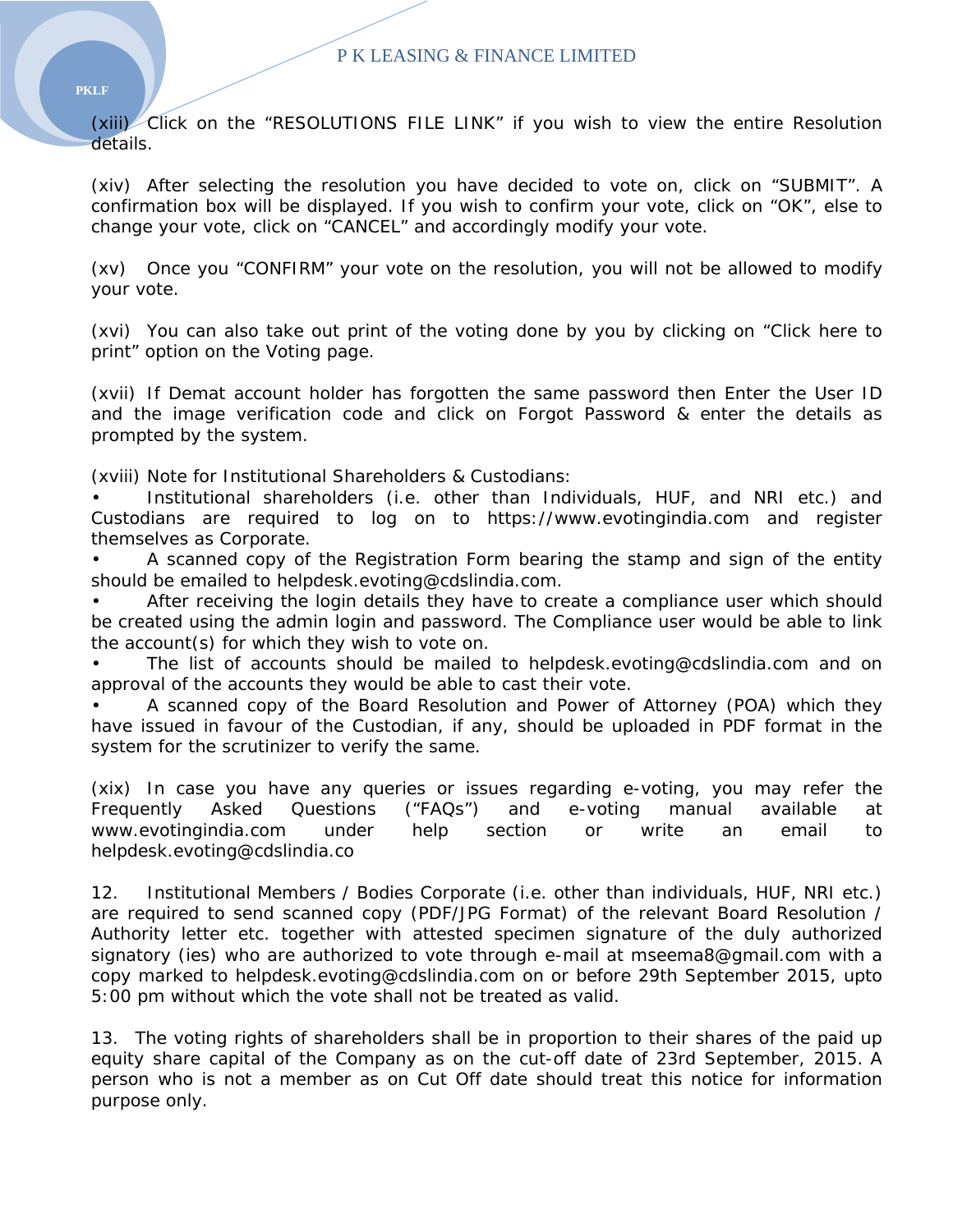14. The notice of Annual General Meeting will be sent to the members, whose names appear in the register of members / depositories as at closing hours of business, on  $21^{st}$ August, 2015.

15. The shareholders shall have one vote per equity share held by them as on the cutoff date of  $23^{rd}$  September, 2015. The facility of e-voting would be provided once for every folio / client id, irrespective of the number of joint holders.

16. Since the Company is required to provide members the facility to cast their vote by electronic means, shareholders of the Company, holding shares either in physical form or in dematerialized form, as on the cut-off date of  $23<sup>rd</sup>$  September, 2015. And not casting their vote electronically, may only cast their vote at the Annual General Meeting.

17. Notice of the AGM along with attendance slip, proxy form along with the process, instructions and the manner of conducting e-voting is being sent electronically to all the members whose e-mail IDs are registered with the Company / Depository Participant(s). For members who request for a hard copy and for those who have not registered their email address, physical copies of the same are being sent through the permitted mode.

18. Investors who became members of the Company subsequent to the dispatch of the Notice / Email and holds the shares as on the cut-off date i.e.  $23^{rd}$  September, 2015. are requested to send the written / email communication to the Company at info@pkleasing.in/anilpklf@yahoo.co.in by mentioning their Folio No. / DP ID and Client ID to obtain the Login-ID and Password for e-voting.

19. Seema Manglunia Practicing Company Secretary (Certificate of Practice Number 10520) has been appointed as the Scrutinizer to scrutinize the remote e-voting process and voting at the AGM in a fair and transparent manner. The Scrutinizer will submit, not later than 3 days of conclusion of the AGM, a consolidated Scrutinizer's Report of the total votes cast in favour or against, if any, to the Chairman of the Company or a person authorized by him in writing, which shall countersign the same and declare the result of the voting forthwith.

20. The Results declared along with the Scrutinizer's Report shall be placed on the Company's website www.pkleasing.in and on the website of CDSL. The same will be communicated to the listed stock exchanges viz. CSE Ltd. and Metropolitan Stock Exchange of India Limited

**Registered office:-** 

P-36 India Exchange Place **By order of the set of the set of the set of the set of the set of the set of the set of the set of the set of the set of the set of the set of the set of the set of the set of the set of the set Board Kolkata-700 001** 

**Dated: 28.08.2015 Anil Kumar Agarwal (Managing Director)** 

**(DIN: 00315722)** 

#### **PKLF**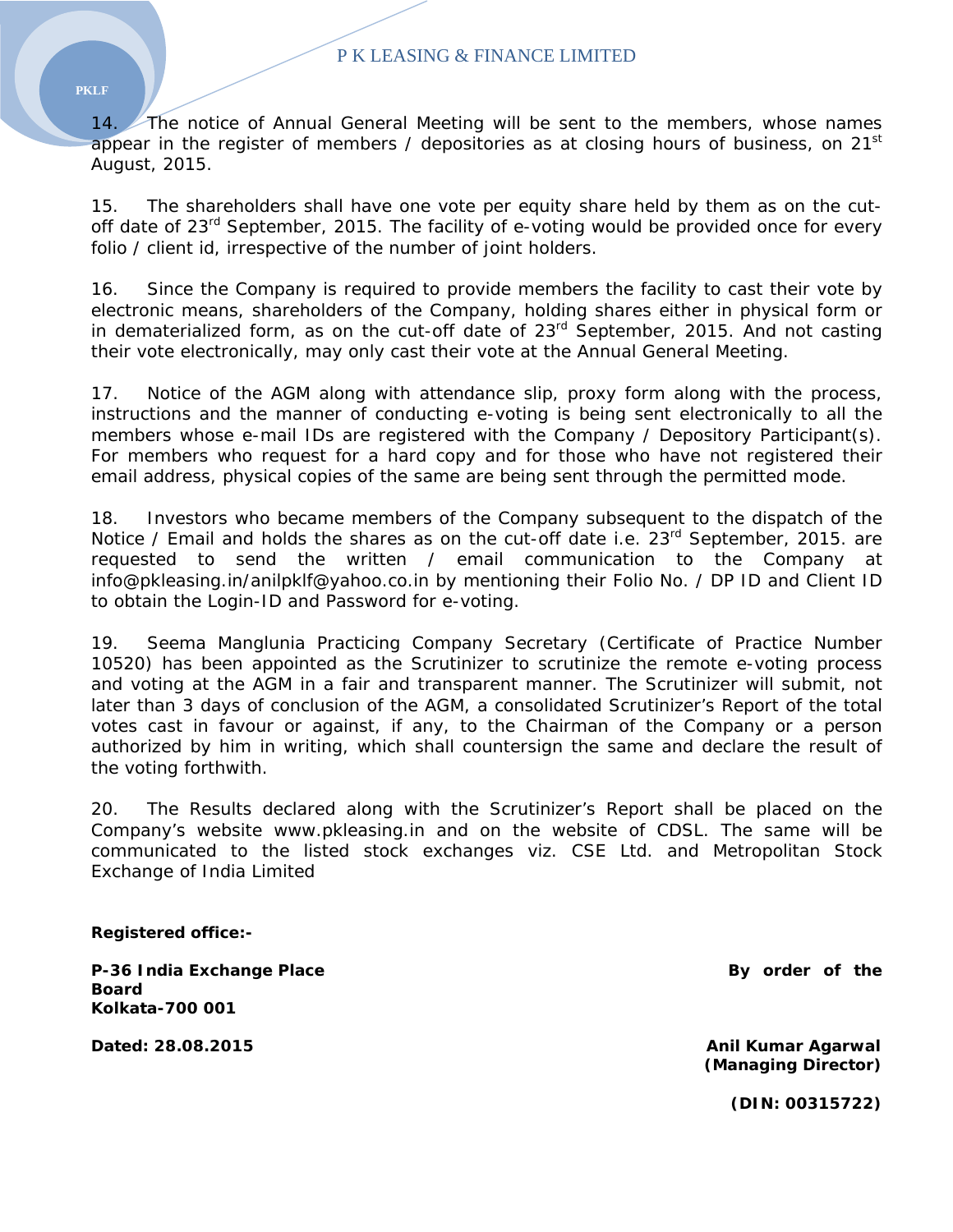

## P.K LEASING & FINANCE LIMITED Regd. Off.: P-36, India Exchange place, Kolkata – 700001 Tel. No.: 033‐2225 3123 E‐mail: info@pkleasing.in, website: www.pkleasing.in CIN: L65910WB1992PLC055895

#### **PLEASE FILL ATTENDENCE SLIP AND HAND IT OVER AT THE ENTRANCE OF THE MEETING HALLJOINT SHAREHOLDERS MAY OBTAIN ADDITIONAL SLIP AT THE ENTRANCE OF THE MEETING**

#### **ATTENDANCE SLIP**

| DP ID.    |  | FOLIO NO.     |
|-----------|--|---------------|
| CLIENT ID |  | NO. OF SHARES |

| FOLIO NO.     |  |
|---------------|--|
| NO. OF SHARES |  |

Name & Address of Shareholder / Proxy holder

 $-$ 

**-----------------------------------------------------------**

-----------------------------------------------------------

I certify that I am a registered Shareholder / Proxy for the registered Shareholder of the Company. I hereby record my presence at the  $23<sup>rd</sup>$  Annual General Meeting of the Company held on Wednesday, the  $30<sup>th</sup>$ September 2015 at 11.00am at the Registered Office of the Company at P-36 India Exchange Place, 4th Floor, Kolkata-700001

Member's / Proxy's Signature

Note:

1. Electronic copy of the Annual Report for 2015 and Notice of the Annual General Meeting along with Attendance Slip and Proxy Form is being sent to all the members whose email address is registered with the

Company/Depositary Participant unless any member has requested for a hard copy of the same. Shareholders receiving electronic copy and attending the Annual General Meeting can print copy of this Attendance Slip.

2. Physical copy of the Annual Report for 2015 and Notice of the Annual General Meeting along with Attendance Slip and Proxy Form is sent in the permitted mode(s) to all members whose email ids are not registered with the Company or have requested for a hard copy

(Shareholder attending the meeting in person or by proxy is requested to complete the attendance slip and handover at the entrance of the Meeting Hall)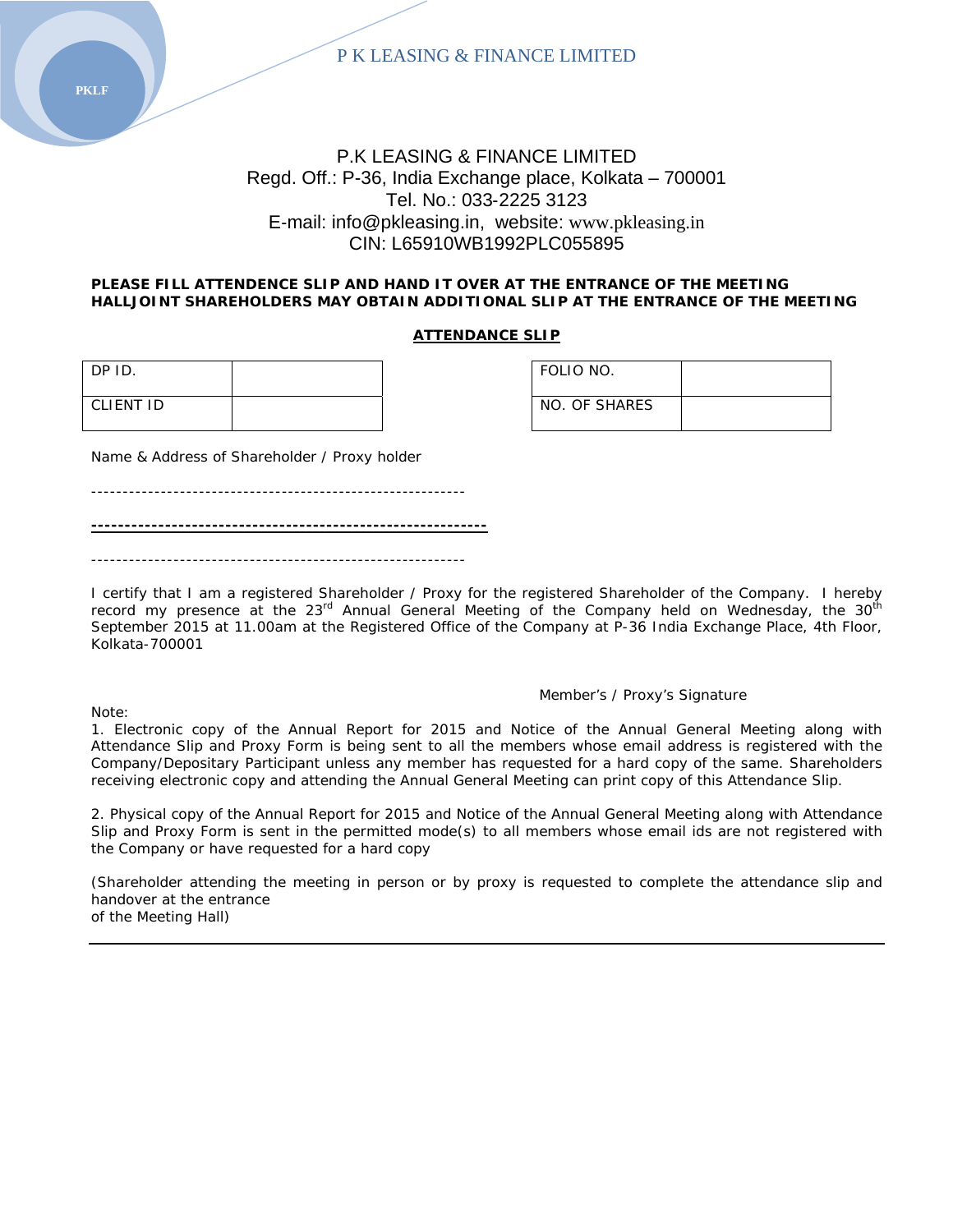## P.K LEASING & FINANCE LIMITED Regd. Off.: P-36, India Exchange place, Kolkata – 700001 Tel. No.: 033‐2225 3123 E‐mail: info@pkleasing.in, website: www.pkleasing.in CIN: L65910WB1992PLC055895

Form No. MGT 11 **PROXY FORM**

[Pursuant to section 105(6) of the Companies Act, 2013 and rule 19(3) of Companies (Management and Administration) Rules, 2014]

| DP ID.<br><b>CLIENT ID</b>      |    |  |                                                                                                                    |  | FOLIO NO.<br>NO. OF SHARES |                      |  |     |
|---------------------------------|----|--|--------------------------------------------------------------------------------------------------------------------|--|----------------------------|----------------------|--|-----|
| $\begin{array}{cc} \end{array}$ | We |  | <u> 1980 - Jan Stein Harry Harry Harry Harry Harry Harry Harry Harry Harry Harry Harry Harry Harry Harry Harry</u> |  |                            |                      |  | 0f  |
| Being                           | a  |  |                                                                                                                    |  | Limited                    | hereby appoint Mr. / |  | Ms. |

as my / our Proxy to attend and vote for me / us and on my / our behalf at the 23<sup>rd</sup> Annual General Meeting of the Company held Wednesday, the 30<sup>th</sup> September 2015 at 11.00am at the Registered Office of the Company at P-36 India Exchange Place, 4th Floor, Kolkata-700001and at any adjournment(s) thereof.

| Signed this<br>dav of |  |
|-----------------------|--|
|-----------------------|--|

| Affix<br>$Re.1/-$ | Proxy form must reach company's registered office not later than 48<br>hours before the commencement of the meeting |
|-------------------|---------------------------------------------------------------------------------------------------------------------|
| Revenue<br>Stamp  | <b>FOR OFFICE USE ONLY</b>                                                                                          |
| Signature(s)      | <b>DATE OF RECEIPT</b>                                                                                              |

Resolution no.1 To receive, consider and adopt the Twenty Third Annual Report of the Director's Balance sheet as at 31<sup>st</sup> March 2015 and the profit and Loss Account financial year ended on that date and the reports of the Auditors thereon.

**Resolution no.2** To appoint a Director in the place of Mrs.RuchiAgarwal who retires by rotation and being eligible offers herself for re-appointment.

**Resolution no.3** To ratify the appointment of auditors of the company and to fix their remuneration and in this regard to consider and if thought fit, to pass, with or without modification(s), the following Resolution as an Ordinary Resolution;

**"RESOLVED THAT**, pursuant to the provisions of section 139,142 and other applicable provision of the Companies Act, 2013 and the rules made thereunder, M/s IndrajitChattopadhyay, Chartered Accountants, (FRN 050955) the retiring Auditors of the Company,be and is hereby re‐appointed as the Auditors of the Company, to hold the office till the conclusion of the AGM to be held in the calendar year 2017 (subject to ratification of the appointment by the members at every AGM held after this AGM), and that the Board of Directors be and is hereby authorized to fix the remuneration as may be determined in consultation with the Audit Committee of the Company**."**

**PKLF** 

.